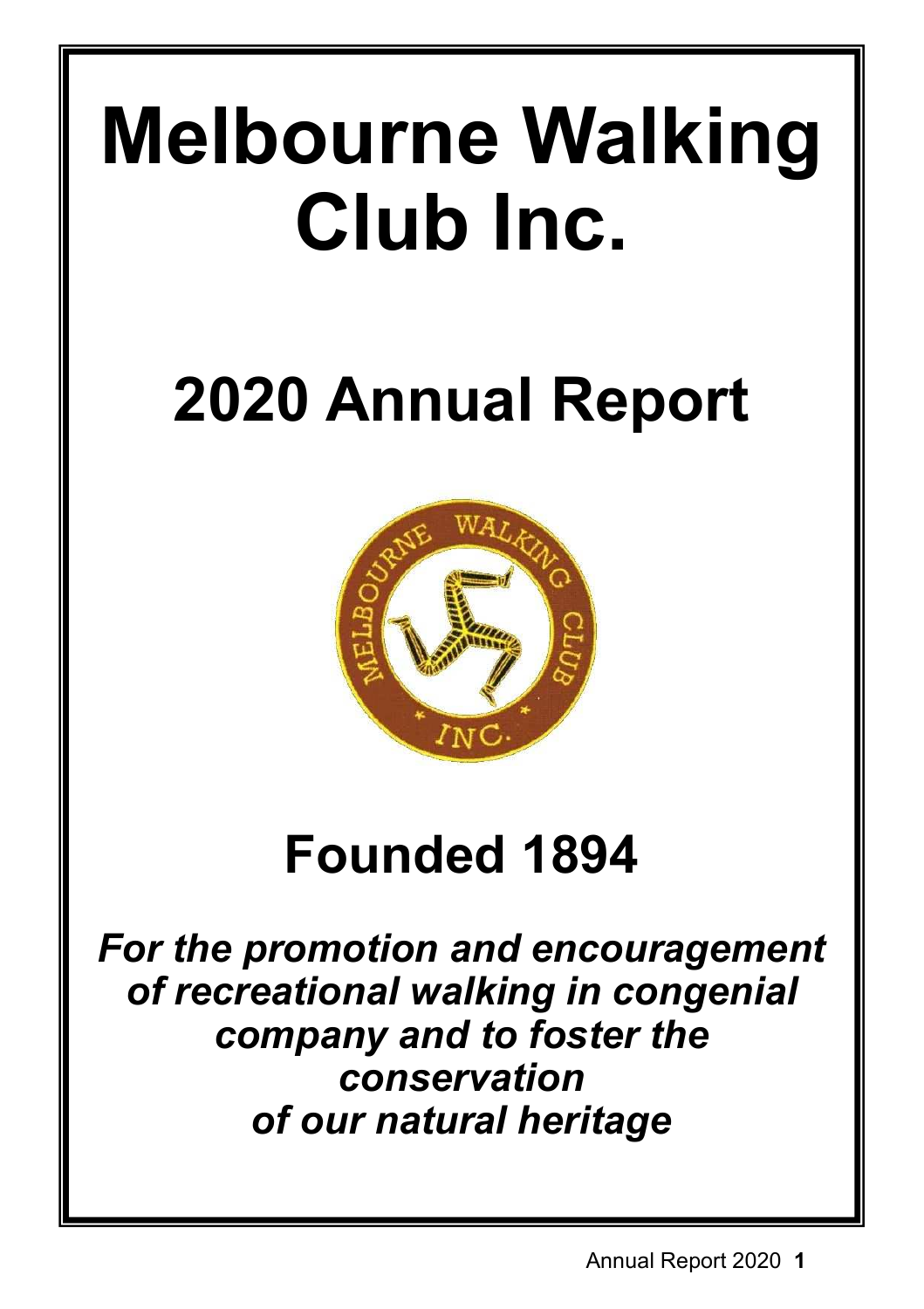# **President's Report - 2019 / 2020**

The last year has been like no other in the Club's history and like no other for Australia and the rest of the world. During the last six months of 2019 the Club's activities proceeded as usual with a full and varied walks program and with a good winter season for the Mt Buller Lodge. Everything dramatically changed in 2020 when the Covid 19 pandemic arrived and as restrictions on what we were allowed to do were gradually imposed by the government. Initially the Club was able to offer restricted walking activities with limited numbers of walkers and the introduction of health precautions including social distancing. As the year progressed more restrictions were introduced and more walks had to be cancelled and the Mt Buller Lodge was closed. Visits to the Walter Briggs Hut at Mt Donna Buang were also cancelled and the access road to the summit was closed. At the time of writing this report the time table for the easing of restrictions in metropolitan Melbourne may allow a limited walks program to resume in late October.

The effects of the pandemic are far reaching and many uncertainties about the future remain. Those members of the Club who are regular walkers will have keenly missed the company of other walkers and the opportunity to walk as a group whether in Melbourne or further afield. Members who enjoy skiing will have been disappointed that they were unable to use the Mt Buller Lodge and the small group of regular visitors to the Walter Briggs Hut will be missing the enjoyment that such visits provide. We all look forward to the resumption of these activities.

Throughout the entire year the Club Executive Committee has continued to meet every two months and apart from the first meeting in February all subsequent meetings have been by way of video conferencing. This has worked well and at every meeting many different issues are discussed covering all aspects of the Club's operations and activities.

An important decision made by the Executive was that it was time to have a strategic review of the way the Club operates and the activities it provides. A new subcommittee has been formed for this purpose and all members will be given an opportunity to express their views and opinions. As President I am chairing this subcommittee and I am hopeful that over time the Club will introduce changes that will encourage more members to participate in activities and, more significantly, to attract new people to join the Club. The Club has many strengths including its remarkable history and its physical assets but as with any organization it needs to look to the future and to plan ahead.

I thank all of the members of the Executive Committee for their contribution to the Club during the year. They consist of Charlie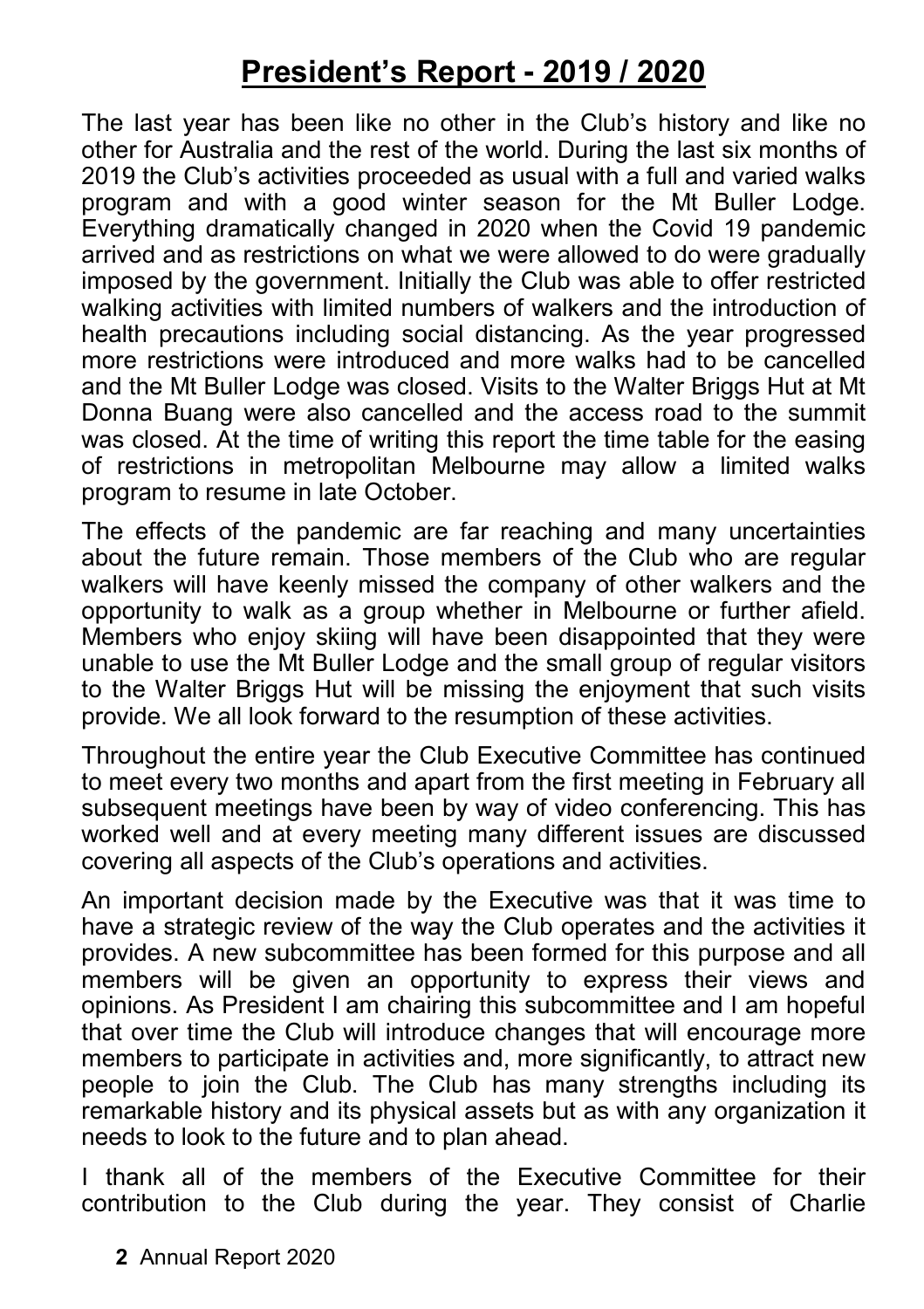Freedman (Senior Vice President, Circular Editor and Website Administrator ), Terry Simpson (Treasurer), Jenny Hosking (Activities Officer), John Rankin (Membership Officer), Michael Corrigan (Secretary), David Jones (Convenor of the Mt Buller Lodge) , and my wife Kim Rosen (Convenor of the Walter Briggs Hut and the Sunday Walks Co-Ordinator).

I also thank all the other people who have served on sub-committees during the year especially the Mt Buller Lodge Sub-Committee, and the Mt Donna Buang Hut Sub-Committee. Finally, I thank all of the members who have acted as walk leaders during the year on both the metropolitan and country walks and those members who have acted as leaders at the ski lodge. Many other members of the Club have also helped organize walks during the week and their assistance is also most appreciated

**Trevor Rosen**

**President**

**Melbourne Walking Club**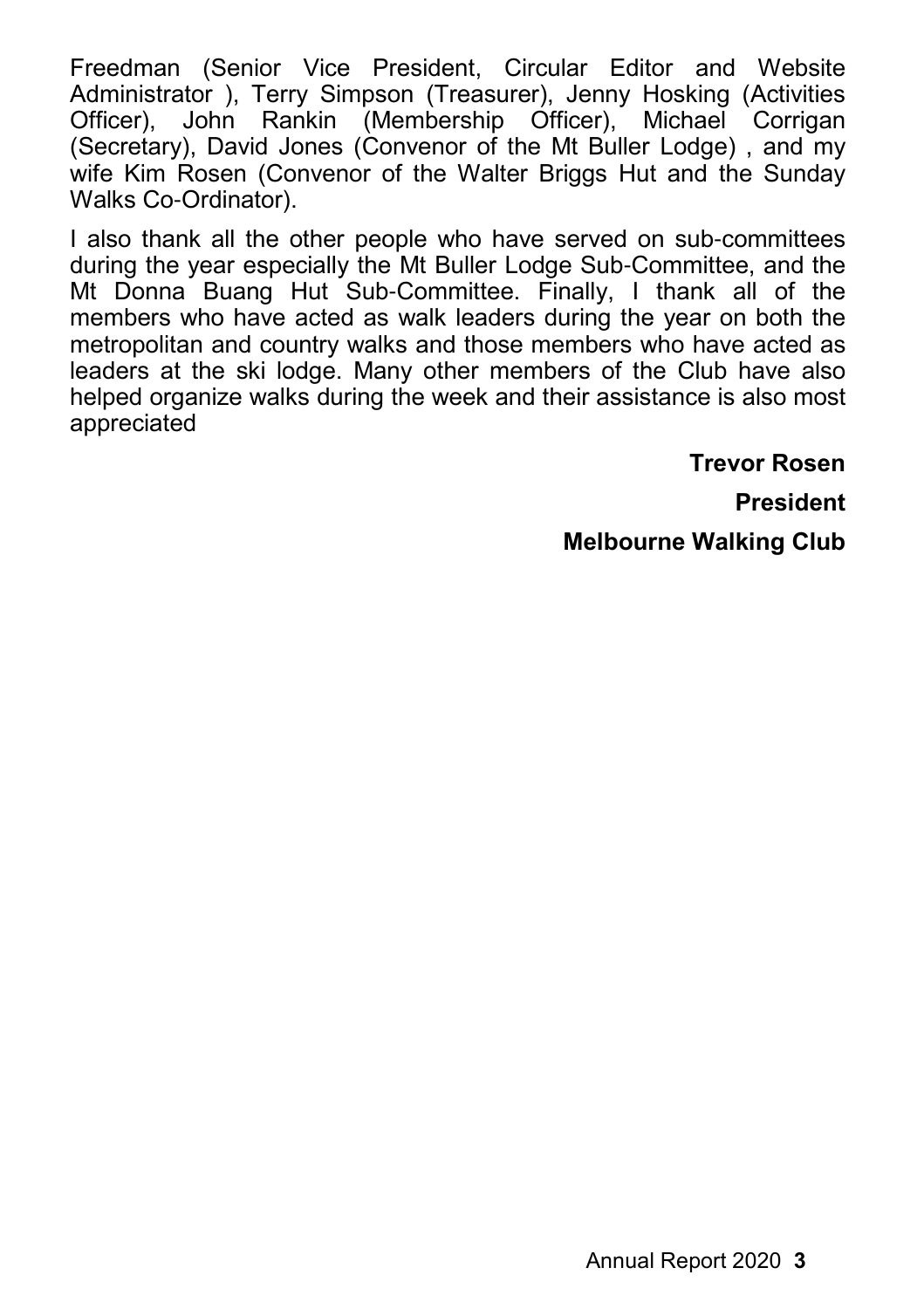# **Annual Statistics Report**

# **1 July 2019 to 30 June 2020**

|                               | <b>Total</b><br><b>Attendances</b> |                          | <b>Averages</b>             |                          |                          |                          |                          |                 |                 |
|-------------------------------|------------------------------------|--------------------------|-----------------------------|--------------------------|--------------------------|--------------------------|--------------------------|-----------------|-----------------|
| <b>Activity</b>               | Total<br><b>Events</b>             | Mem-<br>bers             | Visi-<br>tors               | 19/20                    | 18/19                    | 17/18                    | 16/17                    | 15/16           | 14/15           |
|                               |                                    |                          |                             |                          |                          |                          |                          |                 |                 |
| Wed Metro                     | 30                                 | 347                      | 17                          | 12                       | 15                       | 17                       | 16                       | 17              | 21              |
| Wed Pres Walk                 | $\overline{1}$                     | 27                       | $\overline{3}$              | 30                       | 36                       | 31                       | 37                       | 47              | canc            |
| Wed 3rd                       | 8                                  | 93                       | 21                          | 14                       | 16                       | 16                       | 18                       | 18              | 21              |
| Mon Peninsula                 | $\overline{8}$                     | 75                       | $\overline{8}$              | 10                       | 10                       | 10                       | 10                       | 12              | 12              |
| Mon Metro                     | $\overline{8}$                     | 70                       | 13                          | 10                       | 9                        | $\overline{11}$          | 15                       | $\overline{11}$ | $\overline{11}$ |
| Mon Easy                      | 6                                  | 59                       | $\overline{2}$              | 10                       | 14                       | $\overline{13}$          | $\overline{15}$          | 15              | 17              |
| <b>Sunday Country</b>         | 15                                 | 145                      | 44                          | 13                       | 16                       | $\overline{13}$          | $\overline{11}$          | 14              | 13              |
| Combined<br><b>MWWC</b>       | Canc                               | Ξ                        | τ                           | Canc                     | $\overline{11}$          | 17                       | 32                       | 27              | 29              |
| <b>Walter Briggs</b>          | 22                                 | 105                      | 33                          | 6                        | 5                        | $\overline{4}$           | 6                        | $\overline{11}$ | $\top$          |
| <b>Bike Ride</b>              | $\overline{\phantom{a}}$           | $\overline{\phantom{a}}$ | $\mathcal{L}$               | $\overline{a}$           | $\mathcal{L}$            | $\omega$                 | $\overline{\tau}$        | $\overline{7}$  | 9               |
| O/Night Pack                  | $\sim$                             | $\overline{a}$           | $\mathbf{r}$                | $\mathcal{L}$            | $\mathbf{r}$             | 9                        | $\sim$                   | $\overline{a}$  | $\sim$          |
| <b>Base Tents</b>             | $\overline{\phantom{a}}$           | $\mathbb{L}$             | $\mathcal{L}$               | $\Box$                   | $\omega$                 | $\mathcal{L}$            | $\omega$                 | $\omega$        | $\blacksquare$  |
| <b>Base Undercover</b>        | $\overline{\phantom{a}}$           | $\overline{\phantom{a}}$ | $\mathcal{L}_{\mathcal{A}}$ | $\overline{\phantom{a}}$ | 13                       | 13                       | 9                        | $\overline{6}$  | $\overline{6}$  |
| <b>Extended Mixed</b><br>Tour | $\overline{a}$                     | $\frac{1}{2}$            | L.                          | L.                       | $\overline{\phantom{a}}$ | $\overline{\phantom{a}}$ | $\overline{\phantom{a}}$ | $\overline{6}$  | $\overline{a}$  |
| <b>TOTAL</b>                  | 98                                 | 921                      | 141                         | $\overline{11}$          |                          |                          |                          |                 |                 |

**NB: Information on all activities at the Mt Buller Lodge is not included in the above figures.**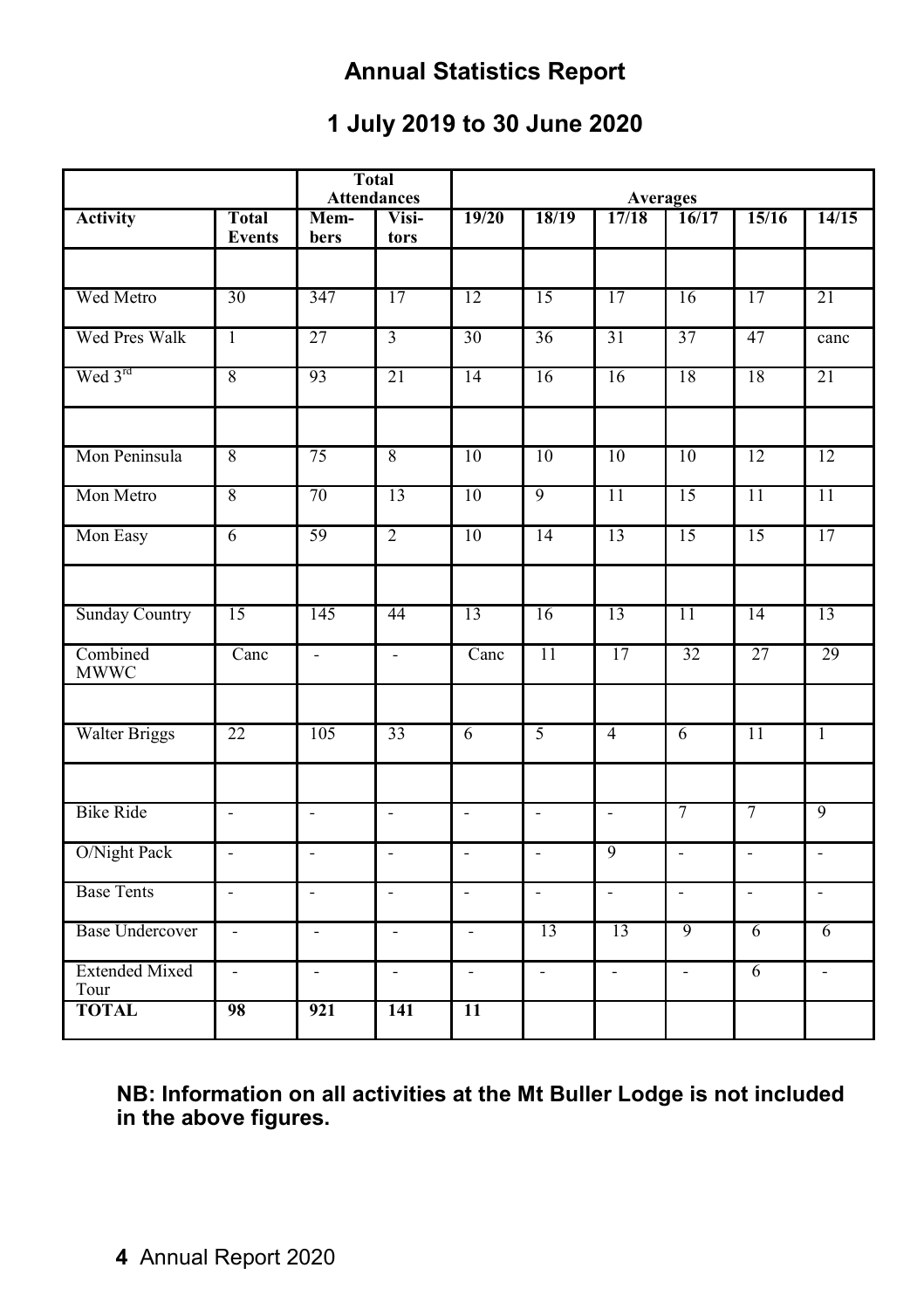Refer to table on **Page 4**.

During the year 98 events were held.

- Number attending at least one event................ 105
- Number participating in 5 or more events........ 54
- Number participating in 10 or more events ...... 29
- Number participating in 20 or more events ...... 17

Member participation for the year was 36.7%. The statistics reflect a continuing gradual decline over the past years. Unfortunately, restrictions to contain the spread of the coronavirus have resulted in activities being cancelled during April and May, including the combined walk with the Melbourne Women's Walking Club. Five Wednesday metro walks and 2 country Sunday walks were held in last week of May and June 2020, with numbers limited to 10 members.

The Activities program is largely produced by the walk coordinators and they do a fantastic job. This year they have also had to contend with regular government updates relating to coronavirus restrictions resulting in the program being amended several times. Huge thanks to David Watkins and Oliver Lucas for the Wednesday Metro walks, Ron Anderson for the Peninsula walks, Graeme Barker for the 3rd Wednesday walks, Hugh Gibson for the Easy Metro walks, David Ellis and Graeme Barker for the bus trip which had to be cancelled and Kim Rosen for the Sunday walks and walks around Mt Donna Buang near the club's Walter Briggs Hut. Special thanks to David Watkins for collecting and preparing all the statistics relating to walk program and detailed on prior page.

At the time of writing this report, Metro Melbourne is in lockdown and has been since the 2 August 2020. The Roadmap to Recovery indicates that MWC will be able to resume its Activity Program after 26 October 2020, with a limit of 10 members per walk.

Hope to see you on the trails soon.

# **Jenny Hosking - Activities Officer**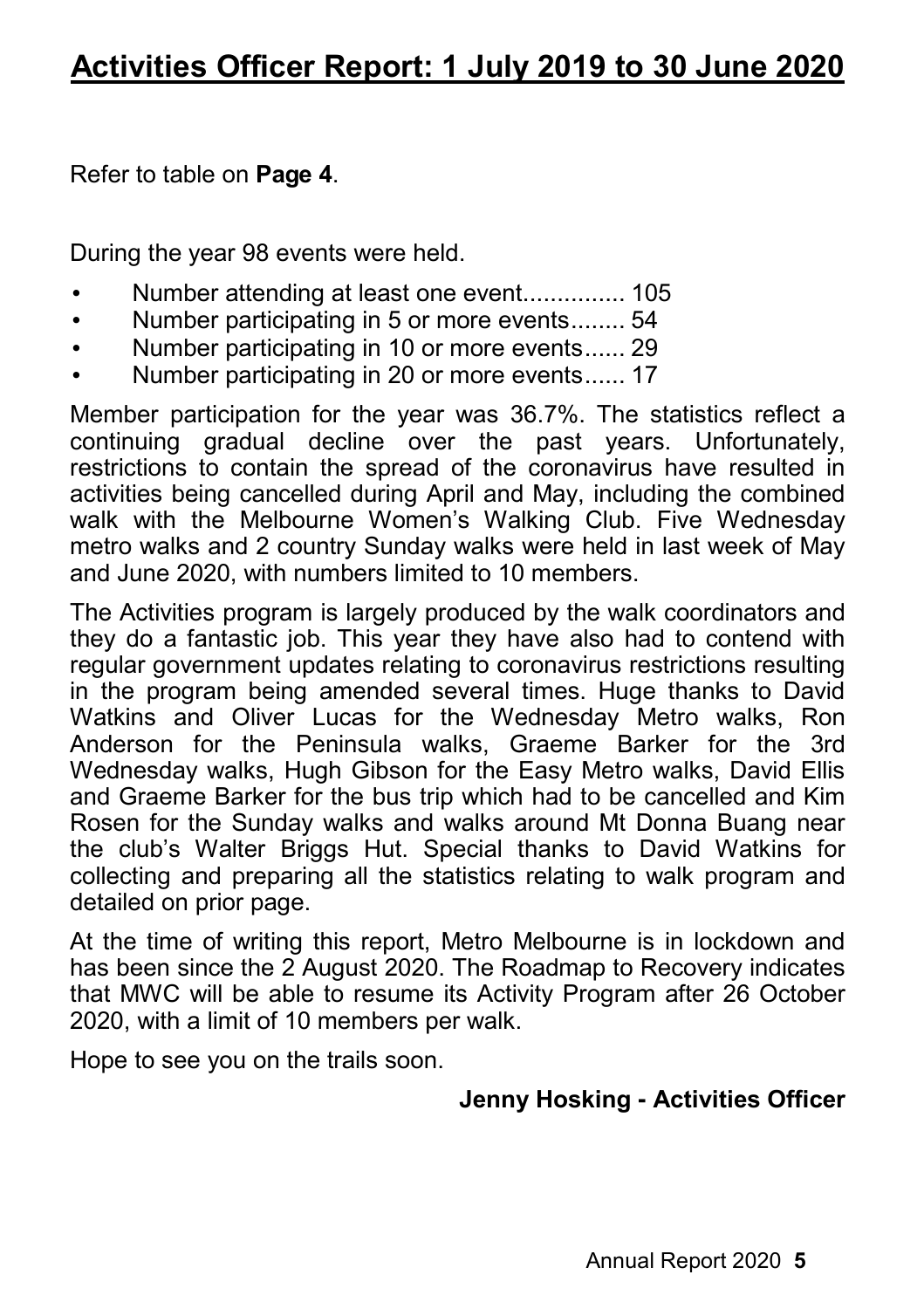# **Treasurer's Report**

# **Melbourne Walking Club Inc (Not For Profit Reporting) June 2020 Annual Financial Statements**

# **Executive Committee Report for the Year Ended 30 June 2020**

The financial statements have been prepared in accordance with the mandatory Australian Accounting Standards applicable to entities reporting under the Australian Charities and Not-for-profits Commission Act 2012 and the significant accounting policies disclosed below.

Your MWC Executive present this report on for the financial year ended 30 June 2020.

# **Executive Committee**

The names of each person who has been an office holder during the year and to the date of this report are:

- President: Trevor Rosen
- Secretary: Michael Corrigan
- Junior Vice President: Charlie Freedman
- Treasurer: Terry Simpson
- Activities Officer: Jenny Hosking (appointed November 2019), Alan Hosking (resigned November 2019) Alan Hosking
- Membership Officer: John Rankin
- General Committee Members: Tony Cagney, (resigned November 2019), David Jones, Denis Ward, (resigned November 2019). Kim Rosen and Jenny Hosking

# **Principal Activities**

The principal activity of the club during the financial year was the promotion and encouragement of recreational walking in congenial company and to foster the conservation of our natural heritage.

# **Review of Operations**

During the year, the club continued to engage in its principal activity, the results of which are disclosed in the attached financial statements.

The net current year surplus of the club for the financial year ended 30 June 2020 amounted to \$16,165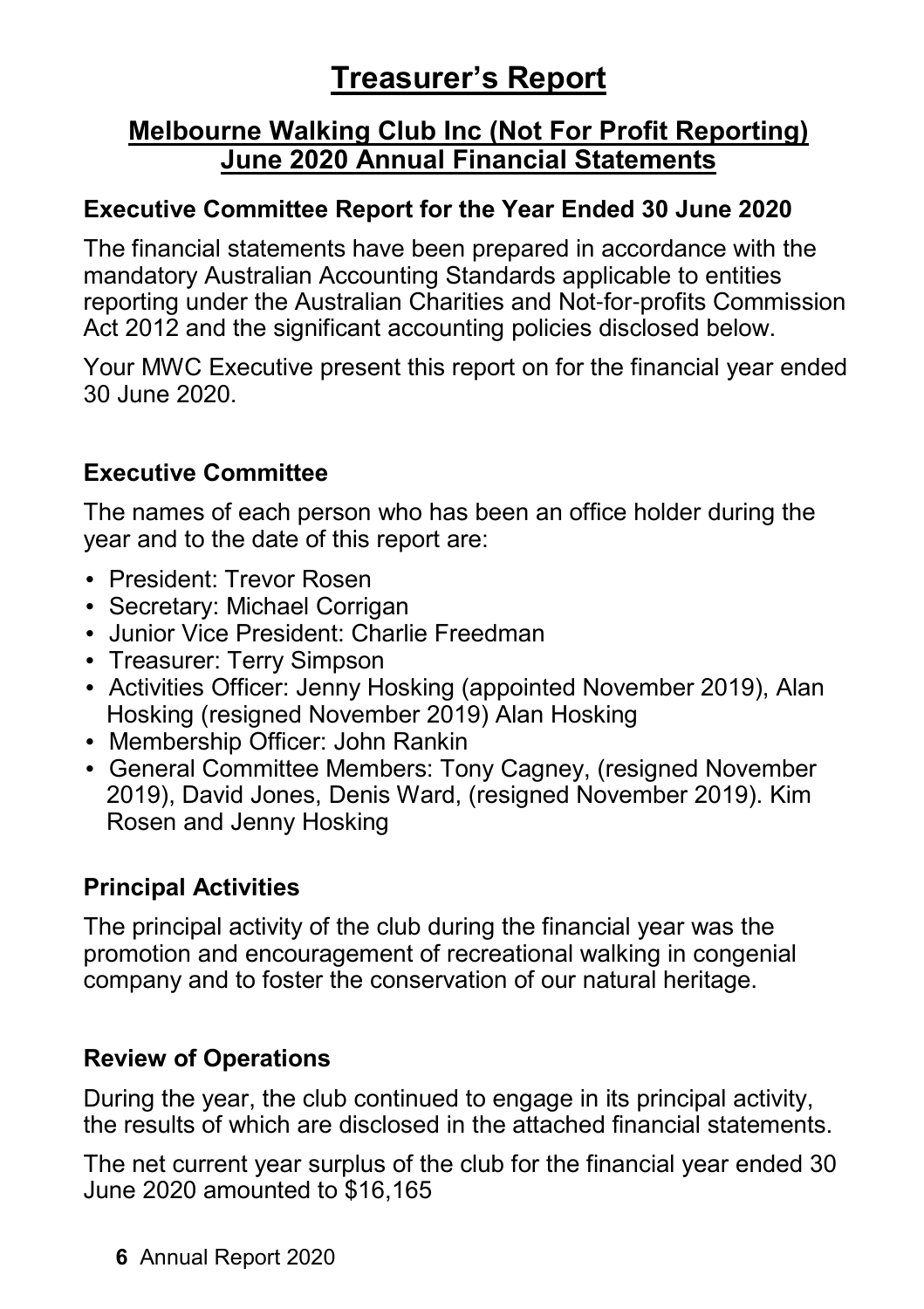Walking Activities

• \$1,236 (2019: -\$3,750, 2018: \$799).

Mt Buller Lodge

• \$14,929 (2019: \$14,617, 2018: \$967).

# **Short-term and Long-term Objectives**

The clubs short-term objectives are:

- Promotion and encouragement of recreational walking and conservation
- Promote and encourage the use of the Mt Buller Lodge for recreational activities.

The company's long-term objectives are:

- Continuing promotion of the Clubs Activities with the recognition of changing demographics of membership.
- Continue to be sustainable and strive for continuous improvement for membership experience.

To achieve its stated objectives, the club has adopted the following strategies:

- The club strives to attract and retain members and recruit volunteers to work on the various club committees. The committee members and leaders are essential for the club to continue providing the services that it does, and critical to it achieving all of its short-term and long-term objectives.
- The Club establishes and fosters working partnerships with a range of community stakeholders. :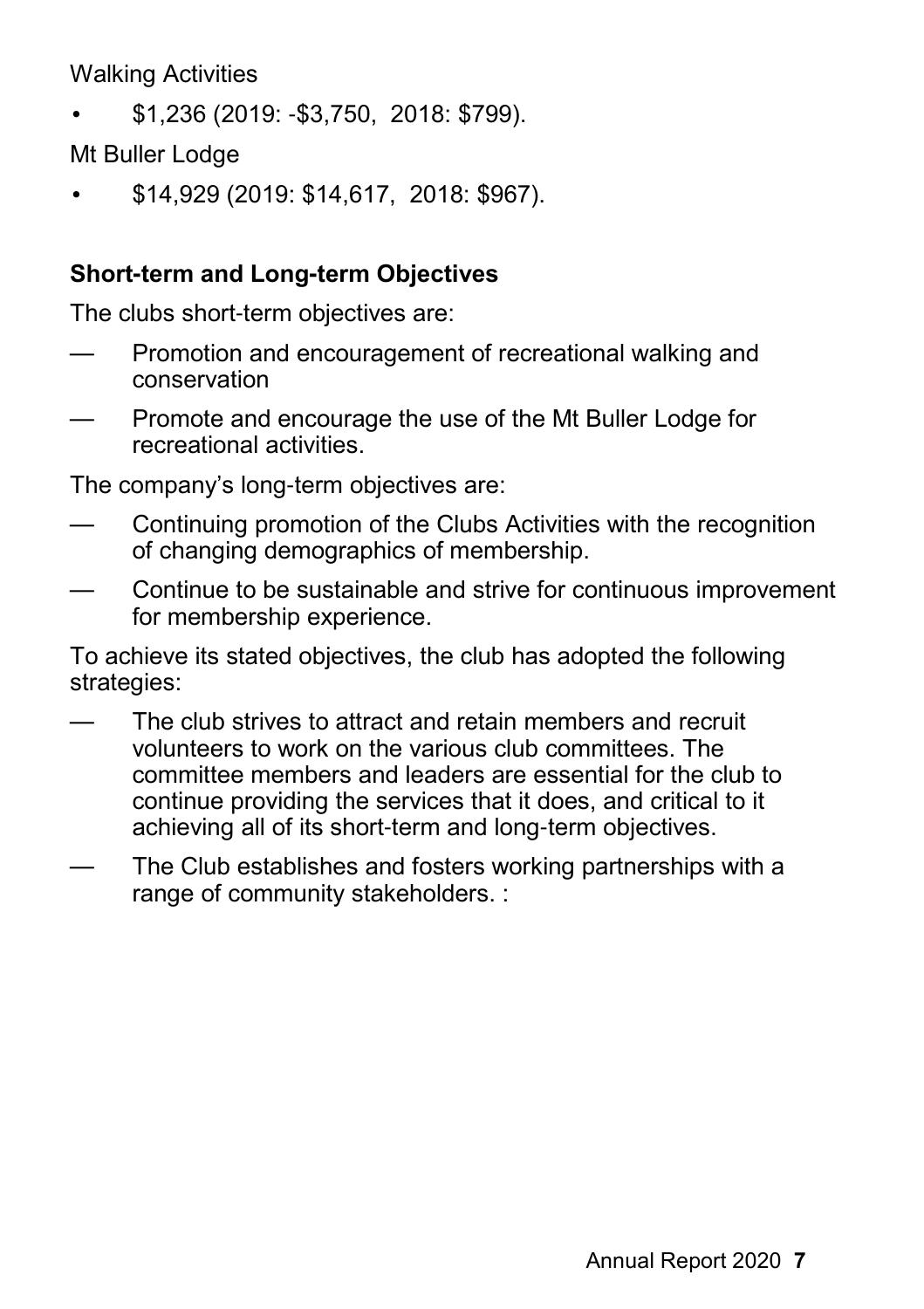# **Profit and Loss and Balance Sheet YE 30 June 2020**

# *MWC Inc. Profit or Loss*

|                                                 |                | 2020                | 2019           |
|-------------------------------------------------|----------------|---------------------|----------------|
| 1. Mount Buller Account<br><b>Income</b>        | <b>Notes</b>   |                     | \$             |
| - Tariffs Winter                                |                |                     | 47,280         |
| - Tariffs Summer                                |                | 40,552<br>2,960     |                |
| - Locker fees                                   |                | 70                  | 7,790<br>630   |
|                                                 |                |                     |                |
| - Interest and donations<br><b>Total Income</b> |                | 445<br>44,027       | 225<br>55,925  |
|                                                 |                |                     |                |
| <b>Expenditure</b><br><b>Fixed Expenditure</b>  |                |                     |                |
| - Site rental and service charge                |                | 12,715              | 20,117         |
| - Insurance                                     |                | 6,754               | 9,915          |
| - Liquor licence                                |                | 0                   | 218            |
|                                                 |                | 19,469              | 30,249         |
| Variable costs                                  |                |                     |                |
| - Utilities, gas, electricity, telephone        |                | 8,534               | 8,513          |
| - Repairs and maintenance                       |                | 690                 | 1714           |
| - Sundry                                        |                | 405                 | 832            |
|                                                 |                | 9,629               | 11,059         |
| <b>Total Expenditure</b>                        |                |                     |                |
| <b>Total expenses</b>                           |                | 29,098              | 41,309         |
| <b>Net Surplus (deficit)</b>                    |                | 14,929              | 14,617         |
|                                                 |                |                     |                |
|                                                 |                |                     |                |
| 2.MWC general account                           |                | 2020                | 2019           |
| <b>Income</b>                                   |                | \$                  | \$             |
| Subscriptions                                   |                | 14,105              | 12,465         |
| Walk/tour receipts                              |                | 0                   | 2,175          |
| Sundry interest, badge sales, donations         | 1              | 2,249               | 1,487          |
| <b>Total income</b>                             |                | 16,354              | 15,211         |
|                                                 |                |                     |                |
| Affiliation fees                                |                | 5,036               | 4,965          |
| Circular printing & postage                     |                | 2,537               | 1,373          |
| Insurance                                       |                | 3,002               | 2,310<br>2,607 |
| Walk/tours expenses<br><b>Walter Briggs Hut</b> | $\overline{2}$ | 0<br>742            | 6,214          |
| Sundry, badges, telephone, copying, AGM         |                | 3,801               | 1,492          |
| <b>Total expenditure</b>                        |                | $\overline{1}5,118$ | 18,961         |
| <b>Net Surplus (deficit)</b>                    |                | 1,236               | $-3,750$       |
|                                                 |                |                     |                |

**8** Annual Report 2020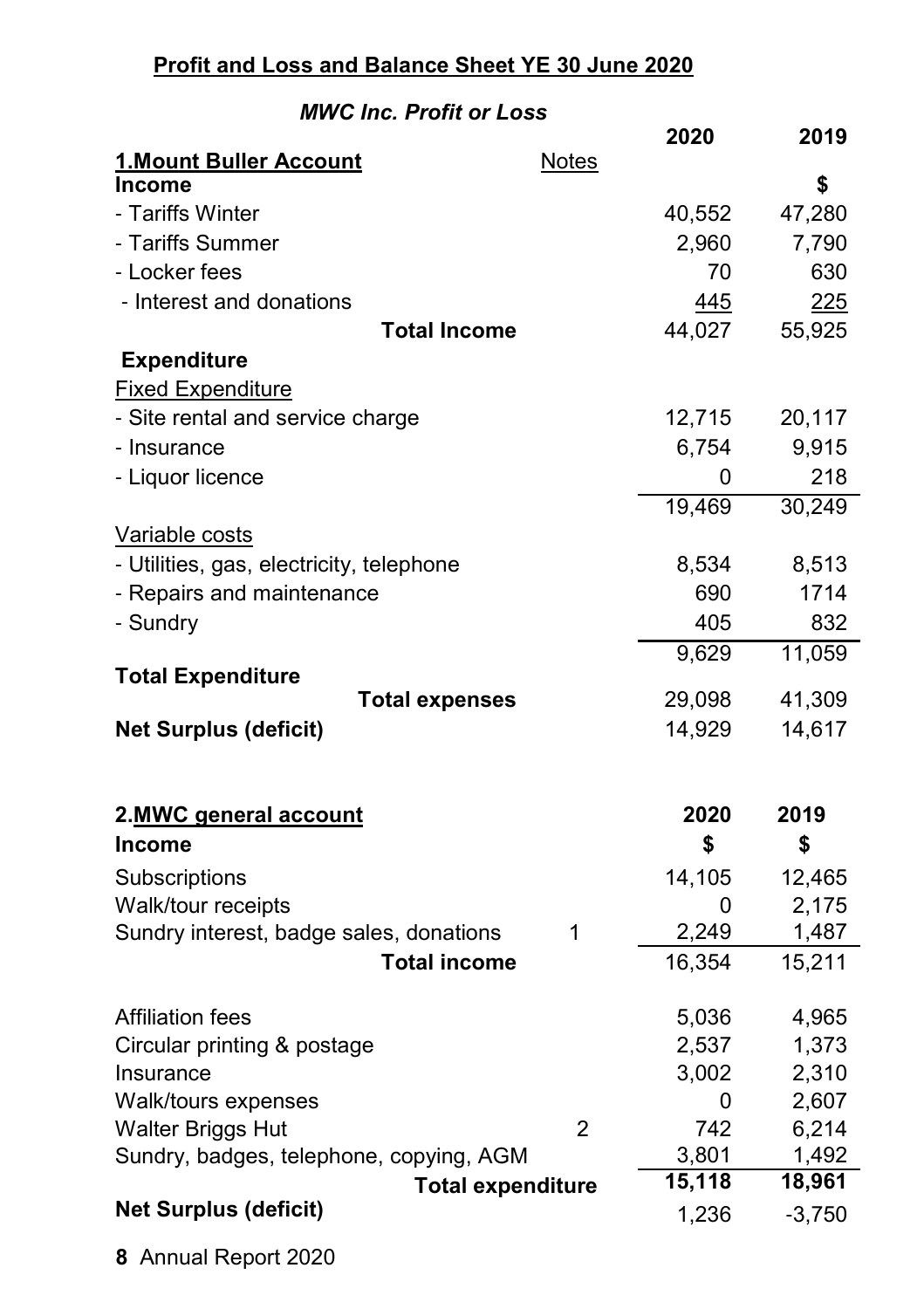# *MWC Inc. Balance Sheet*

|                                      |              | 2020     | 2019    |
|--------------------------------------|--------------|----------|---------|
|                                      |              | \$       | \$      |
| <b>Current Assets</b>                | <b>Notes</b> |          |         |
| Cash and cash equivalents            |              |          |         |
| MWC general bank a/c & fixed deposit |              | 37,498   | 37480   |
| Mt Buller general & saver a/c        |              | 71, 575  | 79,483  |
|                                      |              | 109, 073 | 116,963 |
| Debtors & stocks                     |              |          |         |
| General debtors                      |              | 3, 194   | 1,100   |
| Prepayments- Insurance               |              | 7,612    | 5,135   |
| Stocks, badges & books               |              | 492      | 944     |
| <b>Total current Assets</b>          |              | 120, 372 | 124,142 |
| <b>Current Liabilities</b>           |              |          |         |
| Advance tariffs- Mt Buller           |              | 0        | 21,170  |
| Advance subscriptions                |              | 8,038    | 10,448  |
| Creditors and expense accruals       |              | 5,550    | 4,945   |
| <b>Total Current Liabilities</b>     |              | 13,588   | 36,563  |
| <b>Net Current Assets</b>            |              | 106,784  | 87,579  |
| <b>Fixed Assets</b>                  |              |          |         |
| Mt Buller Lodge- at cost             | 3            | 439,210  | 439,210 |
| <b>Total Fixed Assets</b>            |              | 439,210  | 439,210 |
|                                      |              |          |         |
| Total Net Assets                     |              | 545,994  | 526,789 |
| <b>Equity</b>                        |              |          |         |
| <b>Accumulated Funds- General</b>    |              | 64,082   | 57,901  |
| - Mt Buller                          |              | 481,912  | 468,888 |
| <b>Total Equity</b>                  |              | 545,994  | 526,789 |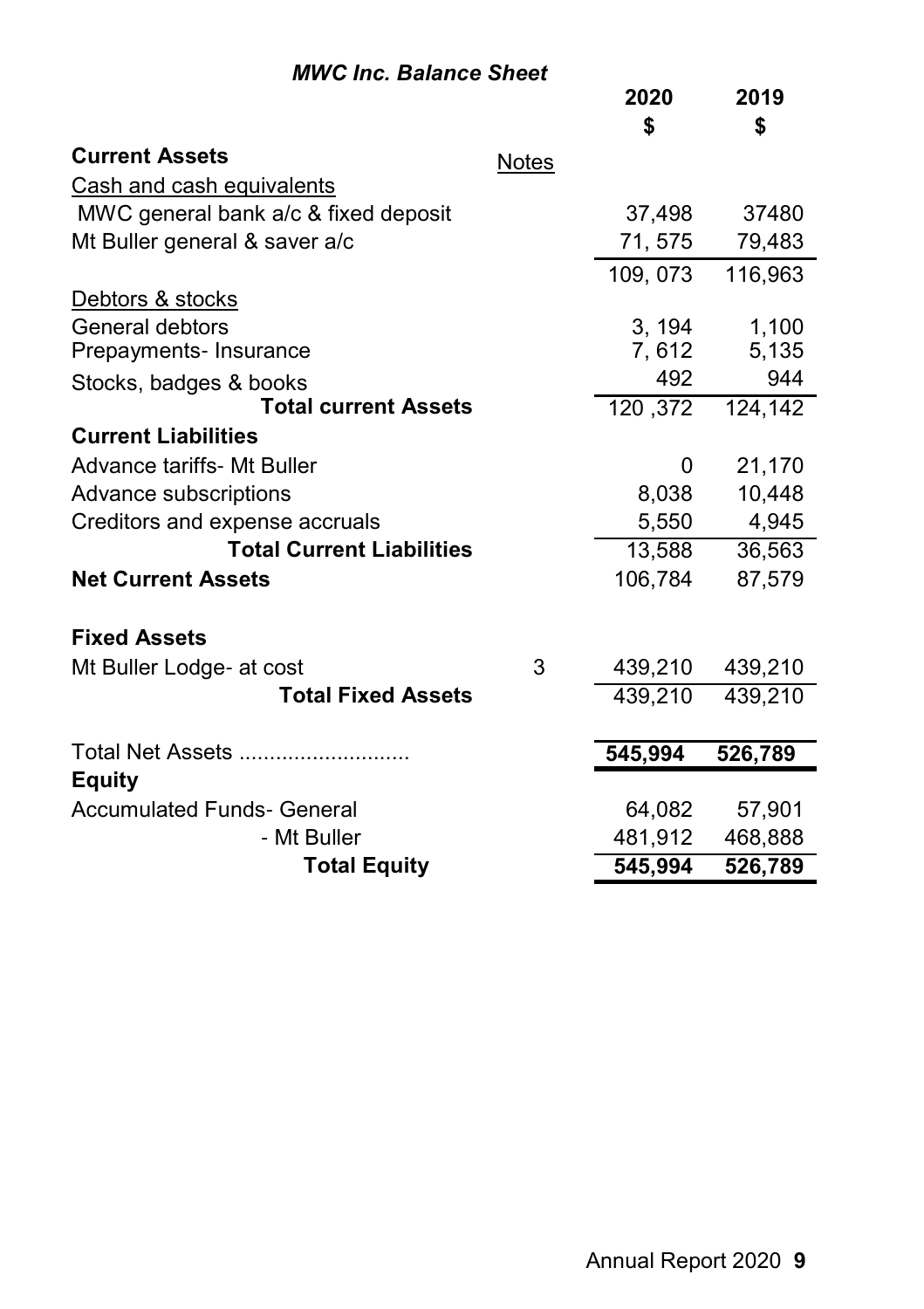#### **Notes to the above accounts**

|                                                                                                                                                                                                                                                                                                                                                                                                                                                                                                                       | 2020          | 2019                                         |
|-----------------------------------------------------------------------------------------------------------------------------------------------------------------------------------------------------------------------------------------------------------------------------------------------------------------------------------------------------------------------------------------------------------------------------------------------------------------------------------------------------------------------|---------------|----------------------------------------------|
|                                                                                                                                                                                                                                                                                                                                                                                                                                                                                                                       | \$            | \$                                           |
| Note 1:<br>Sundries include a bequest of \$500 from David<br>Bleakly, donations of \$205 and interest on term deposit                                                                                                                                                                                                                                                                                                                                                                                                 |               |                                              |
| Note 2:                                                                                                                                                                                                                                                                                                                                                                                                                                                                                                               |               |                                              |
| <b>Walter Briggs Hut</b>                                                                                                                                                                                                                                                                                                                                                                                                                                                                                              | 742           | 6,214                                        |
| The increased expenditure (2019) on the Walter Briggs<br>Hut was part of a strategy of improving this iconic hut,<br>thus providing the members with a special walking ex-<br>perience.<br>This expenditure is now largely completed.                                                                                                                                                                                                                                                                                 |               |                                              |
| Note 3:                                                                                                                                                                                                                                                                                                                                                                                                                                                                                                               |               |                                              |
| <b>Mt Buller Lodge</b>                                                                                                                                                                                                                                                                                                                                                                                                                                                                                                | \$            | \$                                           |
| Mt Buller lodge cost<br>Mt Buller lodge extensions cost<br>Mt Buller Lodge furniture and fittings at cost                                                                                                                                                                                                                                                                                                                                                                                                             | 55,516        | 263,720 263,720<br>175,490 175,490<br>55,516 |
| Less accumulated depreciation                                                                                                                                                                                                                                                                                                                                                                                                                                                                                         | <u>55,516</u> | 55,516                                       |
| Net carrying amount                                                                                                                                                                                                                                                                                                                                                                                                                                                                                                   |               | 439,210 439,210                              |
| Mt Buller Lodge Fair Value as at 30 June 2020<br>The Mt Buller Sub Committee has advised that in the<br>current uncertain Covid-19 recession they cannot pro-<br>vide a fair market value. They refer:<br>For the record the Mansfield Shire Council value the<br>property as of 1/1/2020 as follows:<br>Capital Improved Value: \$1,020,000<br>$\bullet$<br>Site Value: \$465,000<br>$\bullet$<br>Net Annual Value: \$51,000<br>As at 30 June 2019 a value of \$1.1M was provided by<br>the Mt Buller Sub Committee. |               |                                              |

Depreciation was previously not charged against cost of the lodge. Changes to New accounting standards AASB 1053 allow not for profit entities to apply *Reduced Disclosure Requirements* from 1 January 2018. This means Mt Buller Lodge need not be depreciated, but the Fair Value of the Lodge must be noted in the Accounts.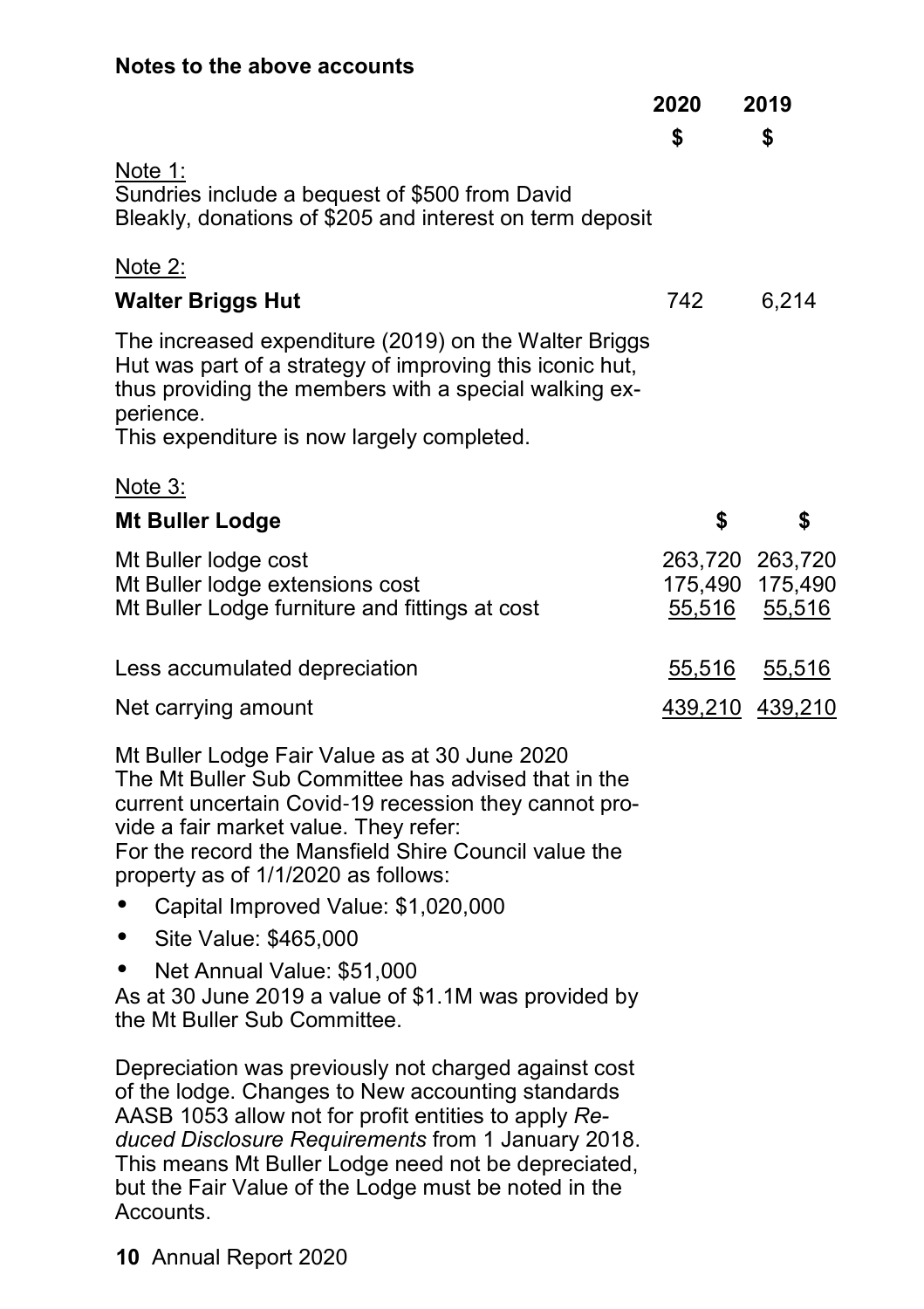The financial statements cover the Melbourne Walking Club Inc. Not For Profit (ACNC Non-reporting) as an individual entity incorporated and domiciled in Australia.

The financial statements were authorised for issue on 21 October 2019 by the Executive Committee of the Club.

#### **NOTES TO THE FINANCIAL STATEMENTS FOR THE YEAR ENDED 30 JUNE 2019**

## **1 SUMMARY OF SIGNIFICANT ACCOUNTING POLICIES**

**Financial Reporting Framework** The financial statements have been prepared in accordance with the mandatory Australian Accounting Standards applicable to entities reporting under the Australian Charities and Not-forprofits Commission Act 2012and the significant accounting policies disclosed below, which the directors have determined are appropriate to meet the needs of members. Such accounting policies are consistent with those of previous periods unless stated otherwise.

AASB 1053 Application of Tiers of Australian Accounting Standards establishes a differential reporting framework consisting of two tiers of reporting requirements for preparing general purpose financial statements:

- (a) Tier 1: Australian Accounting Standards; and
- (b) Tier 2: Australian Accounting Standards Reduced Disclosure Requirements. Reduced Disclosure Requirements include a Reporting Entity that does not have 'public accountability. The Melbourne Walking Club inc is considered to be a Tier2 Entity.

#### **Basis of Preparation**

The financial statements have been prepared on an accrual basis and are based on historical costs unless otherwise stated in the notes.

#### **a. Revenue**

Donations and bequests are recognised as revenue when received unless specific requests require a different treatment.

Interest revenue is recognised as it accrues.

Club Membership Subscriptions are payable annually in advance. There is no accrual. Subscriptions paid are either recorded as in advance or as subscriptions received.

## **b. Property, Plant and Equipment**

Plant and equipment

Plant and equipment are measured on the cost basis less depreciation and any impairment losses.

#### **Buildings**

No depreciation has been applied to buildings or operating leases.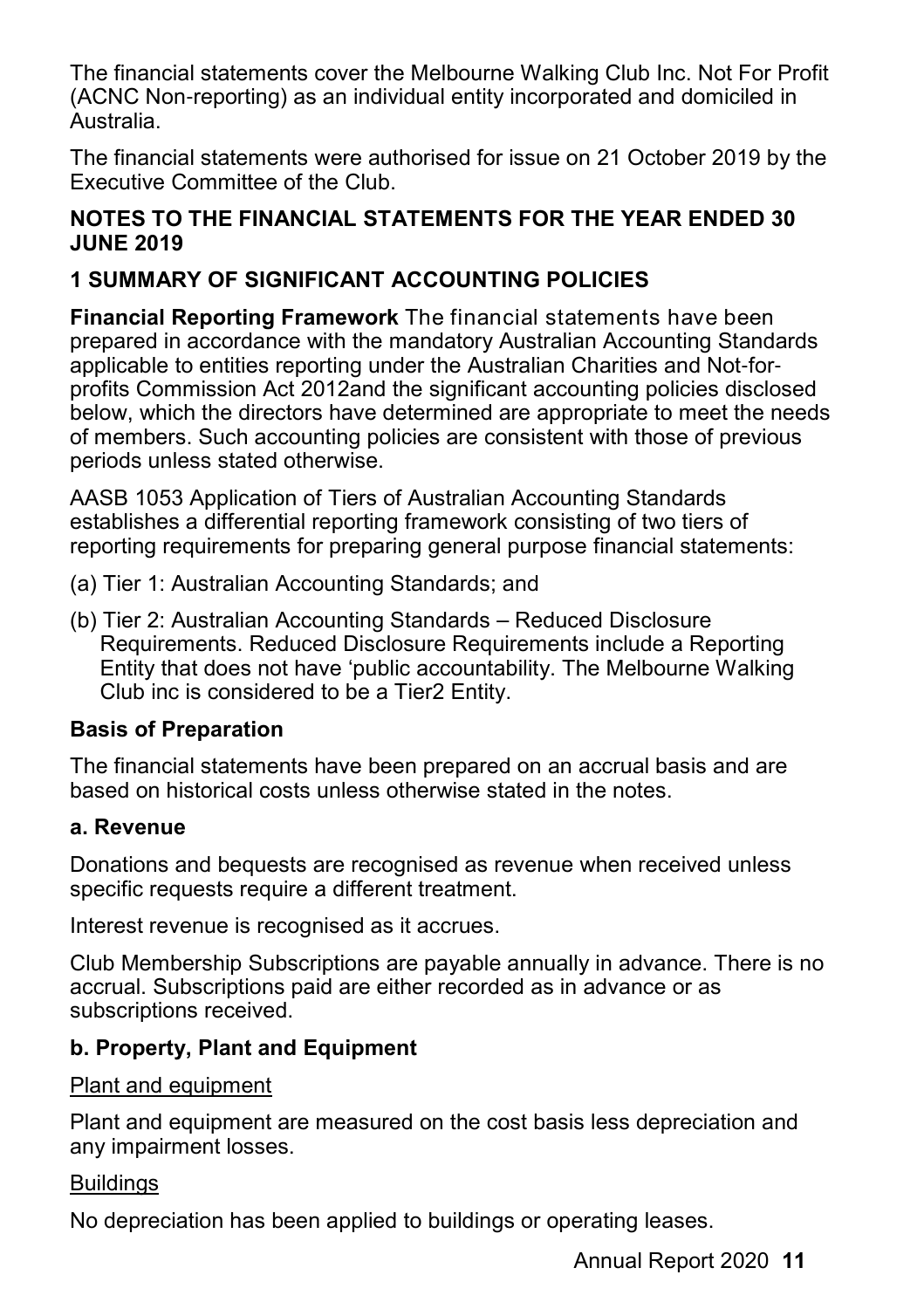Changes to New accounting standards AASB 1053 allow not for profit entities to apply Reduced Disclosure Requirements from 1 January 2018.

-Tier 2: Australian Accounting Standards – Reduced Disclosure Requirements for a Reporting Entity that does not have 'public accountability. The Melbourne Walking Club inc is considered to be a Tier2 Entity. We have, therefore, merely reported the fair value of buildings.

#### **c. Leases**

- Lease payments for operating leases, where substantially all the risks and benefits remain with the lessor, are charged as expenses on a monthly basis.

- AASB 16 changes the financial reporting landscape for how lessees account for operating leases. Given MWC Inc is a Tier2 entity we propose to merely note the terms of our lease liability for the Mt Buller Lodge land

- Details of lease

- Lease over The Melbourne Walking Club Inc Mt Buller ski lodge

- Land description- Lot A site 8 within the Mt Buller Alpine Resort.

- Lease between The Alpine resorts Commission and Melbourne Walking Club Incorporated for a period of 35 years. Expiry Date is 31 May 2027

#### **d. Income Tax**

No provision for income tax has been raised as the entity is exempt from income tax under Div 50 of the Income Tax Assessment Act 1997.

#### **e. Economic Dependence**

The Melbourne Walking Club Not For Profit (ACNC Non-reporting) Limited is dependent on the club members subscriptions for the majority of its revenue used to operate the business. This also includes accommodation fees from members and guests at the Mt Buller Lodge. At the date of this report the Executive has no reason to believe the Club will not continue to receive support from its members and guests.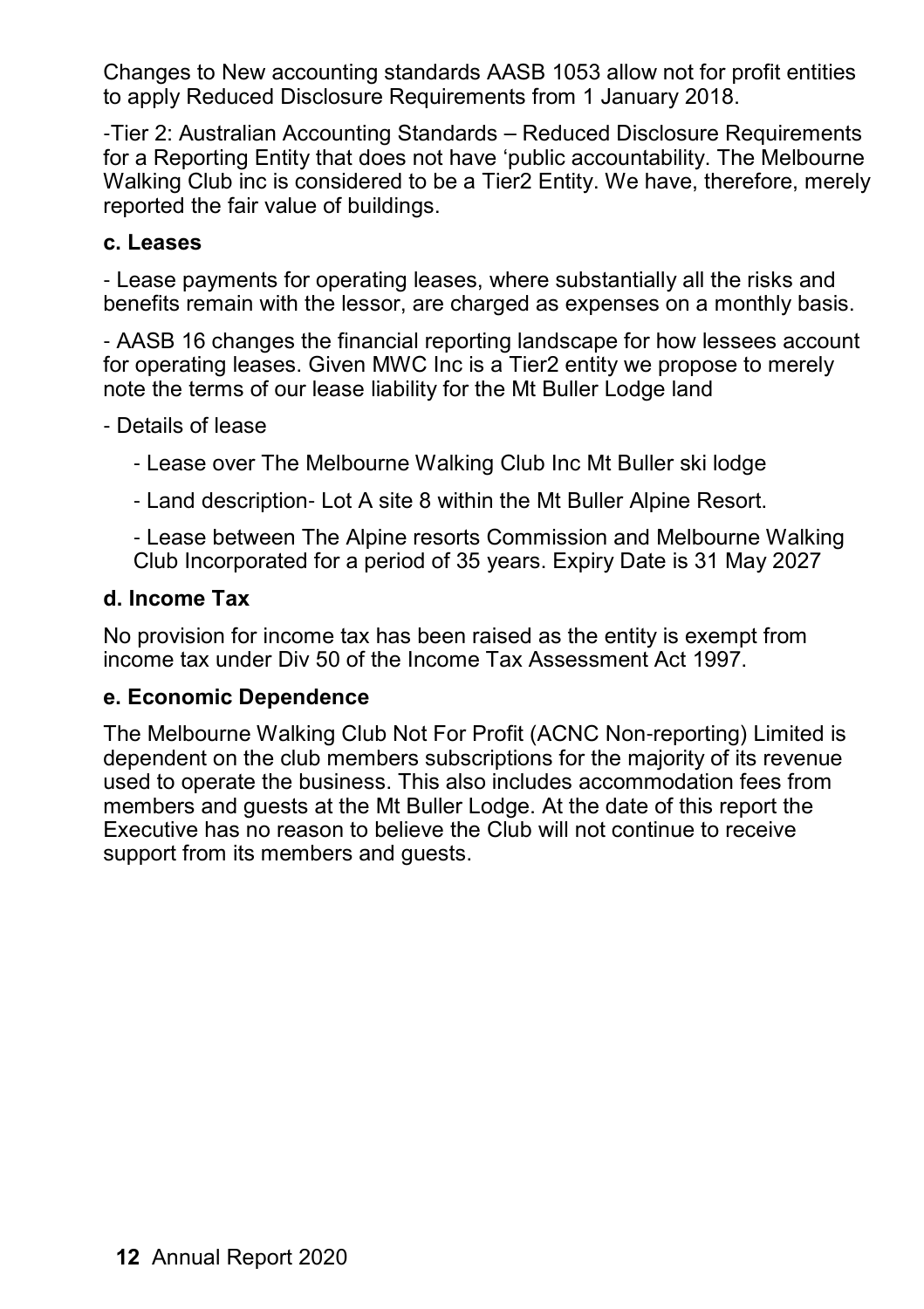### **TREASURERS REPORT FOR THE YEAR ENDED 30 June 2020**

The overall result for the year to 30 June 2020 was a \$16,165 surplus as detailed in the following summary and commentary.

|                                   | 2020   | 2019    | 2018  | 2017 |
|-----------------------------------|--------|---------|-------|------|
|                                   |        | S.      |       |      |
| Surplus/ (Deficit) - General Fund | 1.236  | (3,750) | 799   | 1018 |
| - Mt. Buller                      | 14.929 | 14,617  | 967   | 2594 |
|                                   | 16,165 | 10.867  | 1,766 | 3612 |

#### Mt Buller

Although income was reduced by the Covid-19 Virus, the \$14,929 surplus was largely due to a decrease in running costs. This included reduced charges, because of the Covid-19 Virus, from The Mt Buller Mt Stirling Board for site costs.

Income for the coming year 2020/2021 will be severely affected by the Covid-19 Virus as there are no winter bookings this year, due to the Mt. Buller closure.

Although 2019 income was above average, partly due to increased summer usage. But long term income has generally been flat, while costs continue to rise. It is clear that much greater use of the lodge in summer is required to sustain the viability of the Lodge.

#### Melbourne Walking Club

A surplus of \$1,236 for the year, compared to the previous year deficit of \$3,750 was due to the completion of major work being done on the Walter Briggs Hut. The clubs strategy has been to improve the condition of the hut over the last few years.

#### **T. Simpson - Treasurer**

#### **REVIEWERS REPORT FOR THE YEAR ENDED 30 June 2020**

I have examined the Accounts of the Melbourne Walking Club Incorporated. From the information available and the explanations received I am of the opinion that the accompanying Financial Statements are properly drawn up so as to present a fair view of the operations of the Club for the year ended 30 June 2020 and the financial position at that date.

#### **C R Denovan - Honorary Reviewer.**

21 September 2020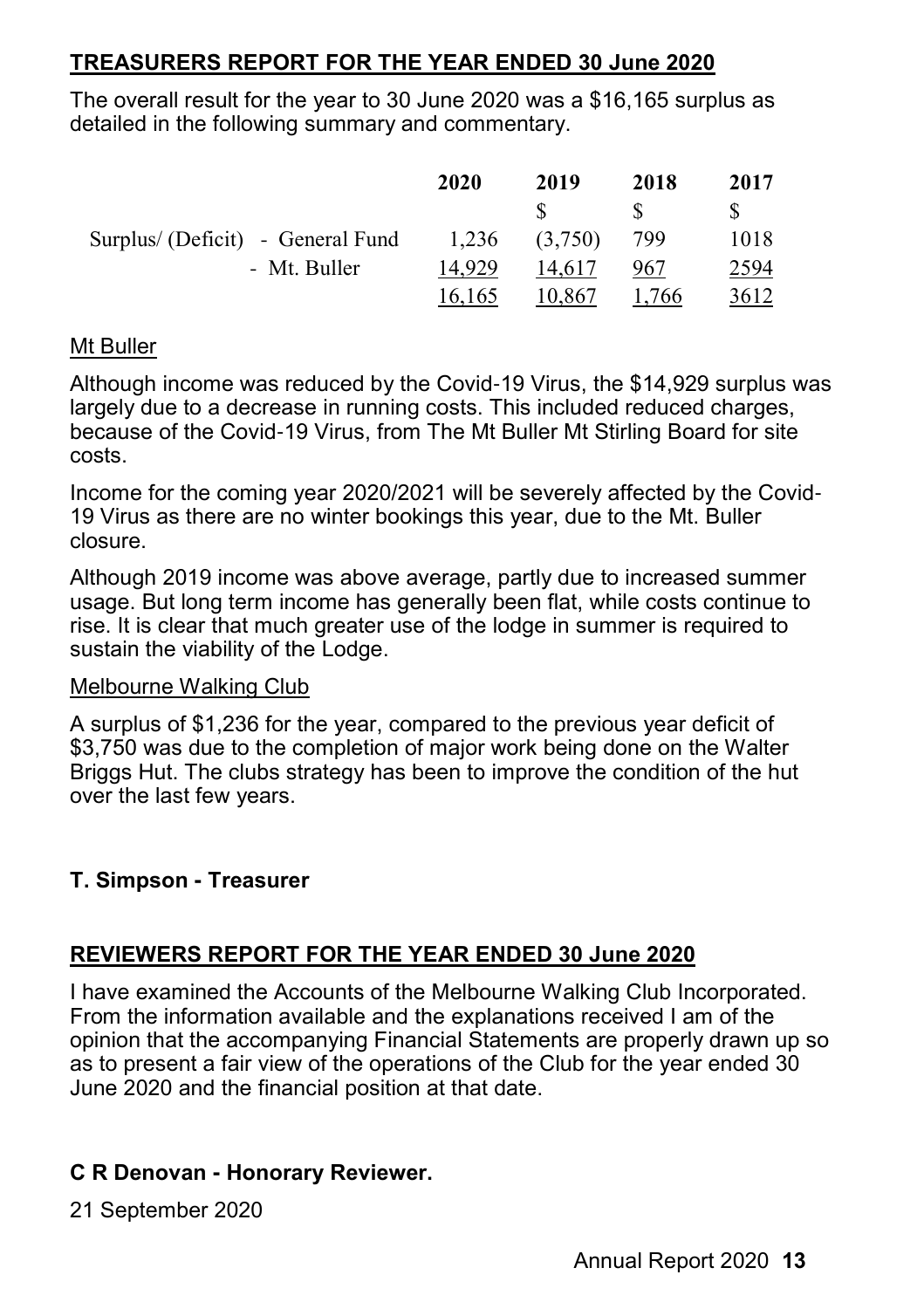# **Mount Buller Lodge Report**

## **Report from the Mt Buller Lodge convenor, David Jones**

The season from July 1 2019 was a good year with plenty of snow, and the lodge well used on weekends, though as always could be better occupied mid-week. Revenue was up a little on previous years.

Summer activities were down for end 2019 and start of 2020. Of course the year 2020 was not good for any business or lodge operation after March 2020. Then the Pandemic hit hard. Prior to the second wave we saw a small number of people apply to use the lodge only to lose what little income from tariffs when the lodge had to be closed down due to the lockdown. That continuing for the rest of the season 2020 saw virtually no income received. We were able to apply for and obtain from the Mt Buller Mt Stirling Resorts Management Board a reduction in the remaining bed tariffs (or rent) for this season.

Costs associated with services in gas and electricity were significantly down as well which offset the lack of income.

Insurance for fire damage after April 2021 could be a problem as the current insurer is not accepting submissions for any lodge at Mt Buller at the time of writing. We are covered for this summer fortunately.

Some commercial lodges received government grants to help keep the running of their businesses on-going, but as MWC has no ABN we were not granted this financial injection relief.

We have had a resident at Mt Buller inspect the Buller Lodge for any snow damage. No damage found. It is intended that when the lockdown is eased we will be visiting the Lodge to do another inspection.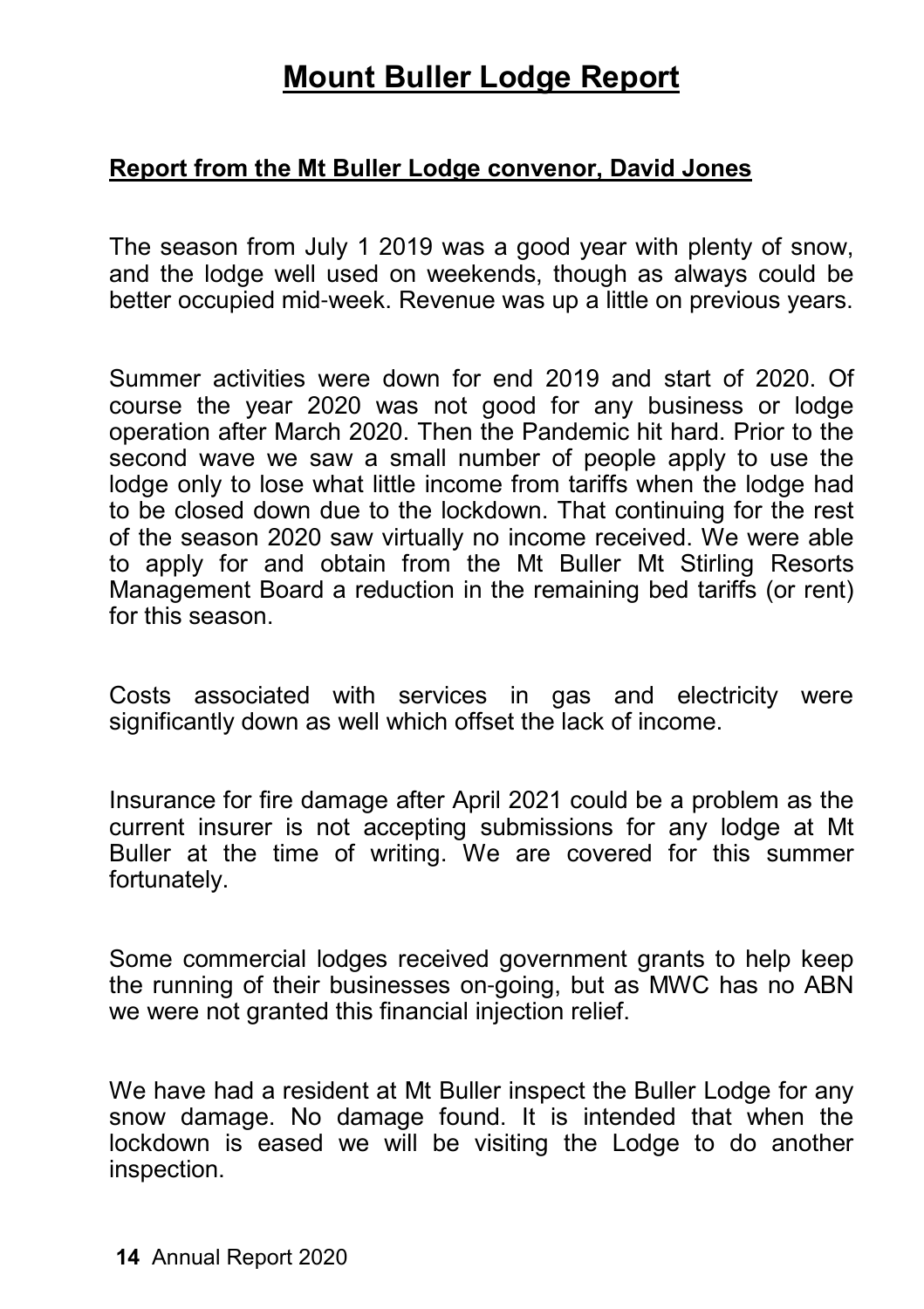Good news, though turned to bad due to the pandemic, was the introduction of an on-line booking system which will allow members to book a bed for families and friends on-line. This would have been operating this year but we hope will be introduced next year...we hope! There are rules about who can book, how many periods that can be booked, and how many visitors a member can book a bed. Rules about health and COVID-19 issues that we will be forced to introduce as well. More information to members will be made in the coming months ahead.

We look forward to a better season in 2021 as this year was a disaster for all of us.

If all of us are able to be let out of lockdown we hope that the use of the Mt Buller lodge for members and their friends will be a priority for this summer. It is definitely a very cheap place to stay with fantastic facilities. Mt Buller in summer is a great place to visit, with eating places normally open, activities available and of course many walks are possible to members if they care to make the facility a base for a few days...COVID rules permitting!

Cheers from the Convenor of Mt Buller Lodge sub-committee

**David Jones - Convenor**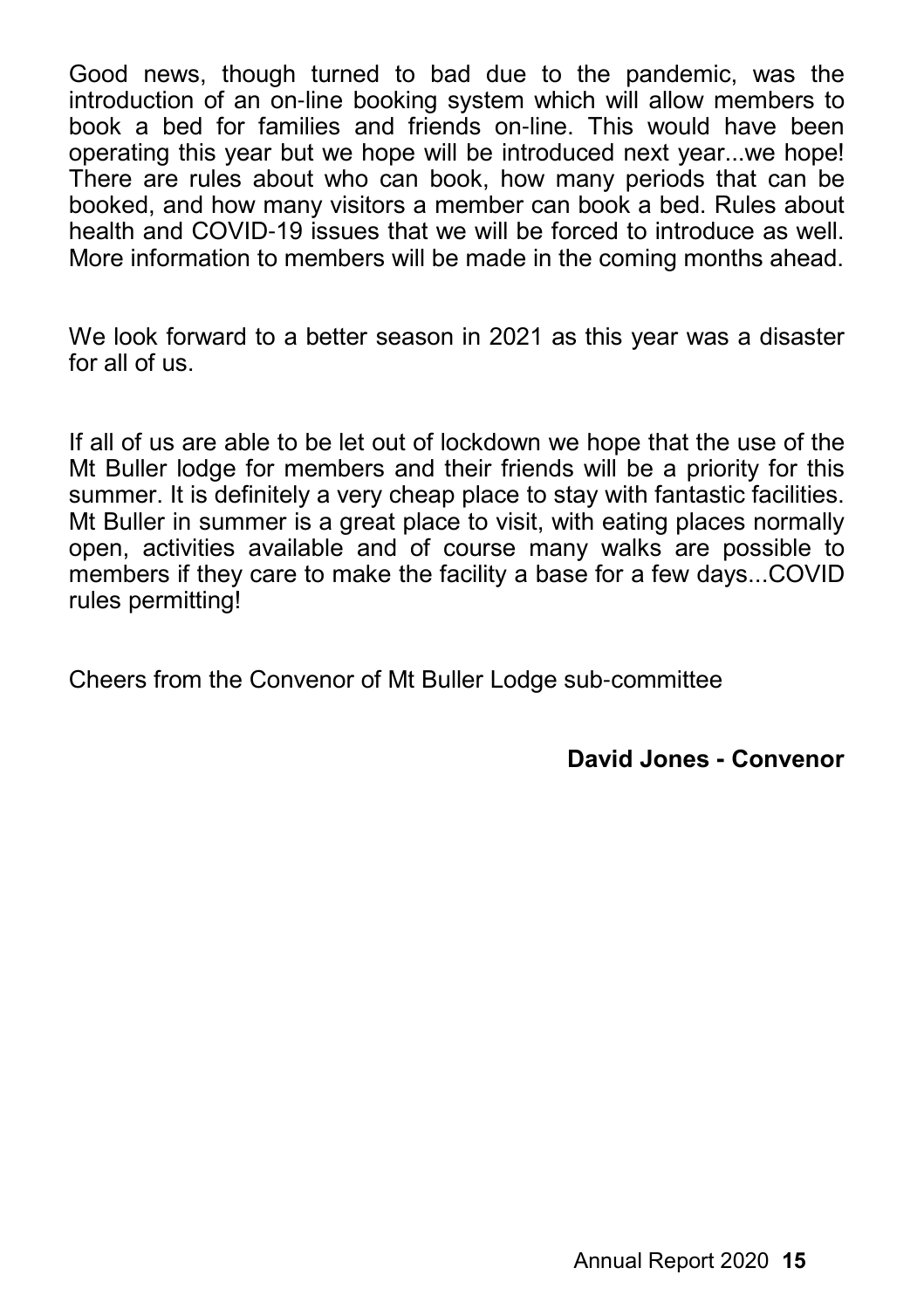# **Walter Briggs Hut Report**

The following report covers the period 1st July 2019 to June 30th 2020.

The Convenor of the Hut from July 2019 to November 2019 was Tony Cagney. Following Tony's resignation, Kim Rosen, already a member of the Executive Committee, took over this role and was the Hut Convenor for the period 9th December 2019 to the end of June 2020 and continuing.

The year 2020 has been severely interrupted by the changing Covid 19 restrictions. At the time of writing the road from Warburton to Mt Donna Buang is closed. The last permitted visit to the hut by any club member was on Sunday 5th July 2020.

## **SUBCOMMITTEE**

The current members of the Walter Briggs Hut subcommittee are: Kim Rosen (Convenor), Trevor Rosen, Tony Cagney, Lance Cranage, Denis Ward, Michael Blackett, Barry Revill, Colleen Simpson and Terry Simpson.

The first meeting of the new subcommittee was held in January 2020. The second meeting, planned for 28 April, was cancelled due to Covid 19 restrictions. No further official meetings have been held due to restrictions preventing face-to-face group meetings. An online meeting was considered, but due to several members of the subcommittee having difficulty accessing Zoom, this did not go ahead.

# **ACTIVITIES and EVENTS**

| <b>Type of Activity</b>                          | <b>Total</b><br>number<br>of events | <b>Total</b><br>number of<br>attendees | Average<br>number of<br>attendees |
|--------------------------------------------------|-------------------------------------|----------------------------------------|-----------------------------------|
| Overnight stay - advertised in circular          |                                     |                                        |                                   |
| Overnight stay - NOT advertised in cir-<br>cular | 2                                   | 5                                      | 2                                 |
| Subcommittee meetings                            |                                     | 9                                      | 9                                 |
| Working Bee - advertised in circular             | 3                                   | 26                                     | 9                                 |
| Working Bee - subcommittee & friends<br>of hut   | 14                                  | 72                                     | 5                                 |
| Other visits                                     | 4                                   | 12                                     | 3                                 |
| Walk including a hut visit                       | 5                                   | 44                                     | 9                                 |

# **MAINTENANCE**

In the last twelve months painting of the internal walls and ceiling of the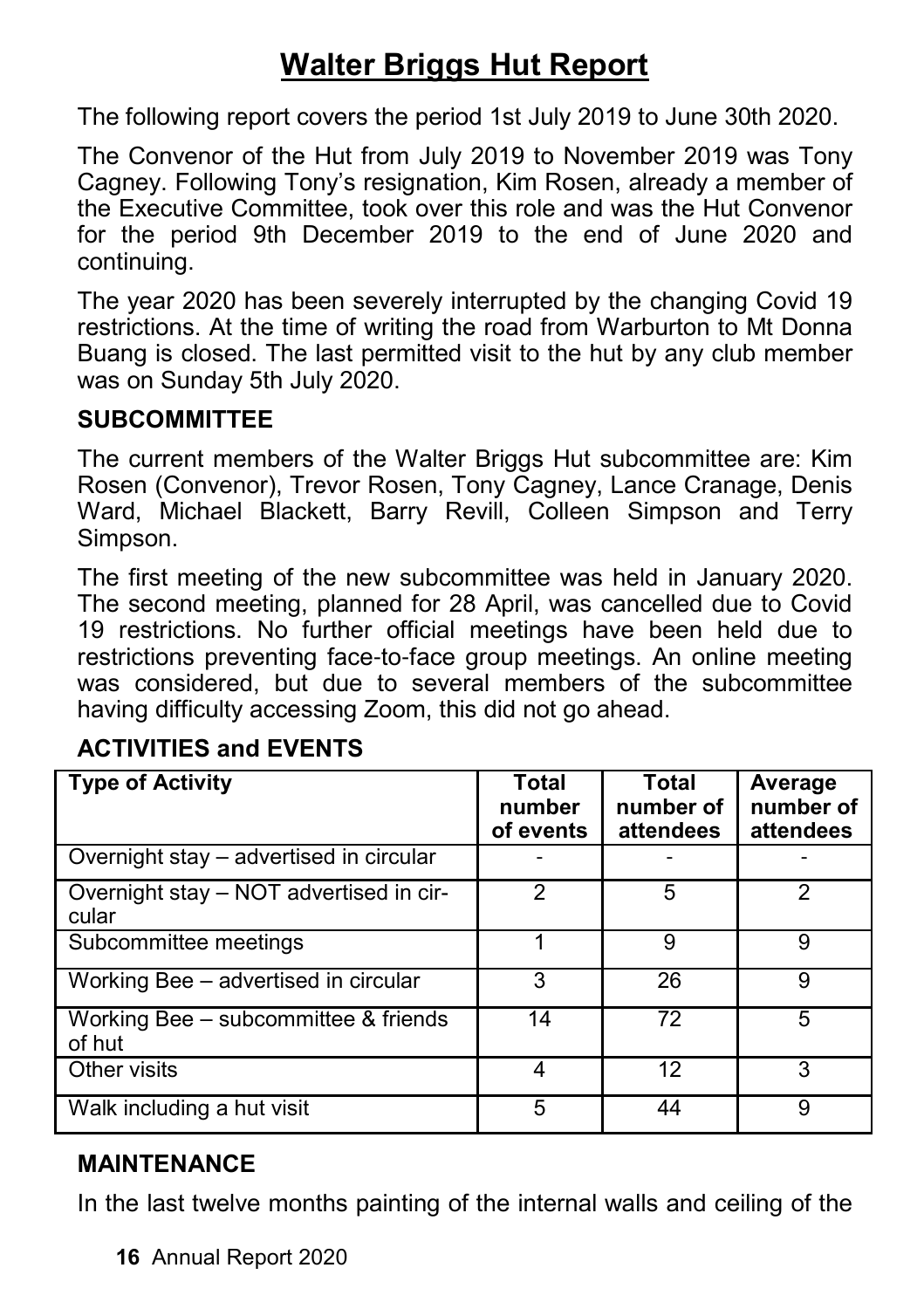hut has been completed. The walls and ceiling of the porch were also painted. A non-native Cherry Laurel tree which was of concern to Parks Victoria because it was spreading, has been completely cut down and a large area cleared.

Under the leadership of Lance Cranage, the old woodshed, (badly damaged in the past by a falling tree), has been completely replaced. Much of the cleared "weed tree" has been sawn up for firewood and the new wood shed has been expertly re-stacked by Brett Hayton. The main project for next summer is to paint the remaining three exterior walls of the hut and the new woodshed.

## **EXPENDITURE**

| Spend                             | Amount     | <b>Comment</b>                                                         |
|-----------------------------------|------------|------------------------------------------------------------------------|
| Catering and Paint                | \$269.40   | Lunch for mid-week walkers.<br>Painting supplies for interior.         |
| Rent                              | 0.00       | Rent refunded by Parks Vic-<br>toria due to Covid 19                   |
| Insurance excess reduction<br>fee | \$610.50   | Reduces the excess to be<br>paid on a claim from<br>\$25,000 to \$500. |
| Catering - Open Day<br>22/9/19    | \$75.00    |                                                                        |
| Materials for new woodshed        | \$309.48   |                                                                        |
| Repair and equipment              | \$87.99    | Chain saw repair & log split-<br>ter                                   |
| Total                             | \$1,352.37 |                                                                        |

## **THANK YOU**

A special thank you to the previous Convenor, Tony Cagney, who worked extremely hard to promote and improve the Walter Briggs Hut during 2018 and 2019. It is due to his enthusiasm that the Subcommittee was re-instated and many projects for the hut commenced.

Thank you to the members of the subcommittee and all the other members of the club who have visited the hut over the last twelve months whether to assist with working bees, to call in during a walk or just to relax and connect with nature. We are extremely lucky as a club to have exclusive access to this historic hut and special access to the pristine area of rainforest surrounding it.

# **Kim Rosen - Convenor**

**walterbriggshut@melbournewalkingclub.org**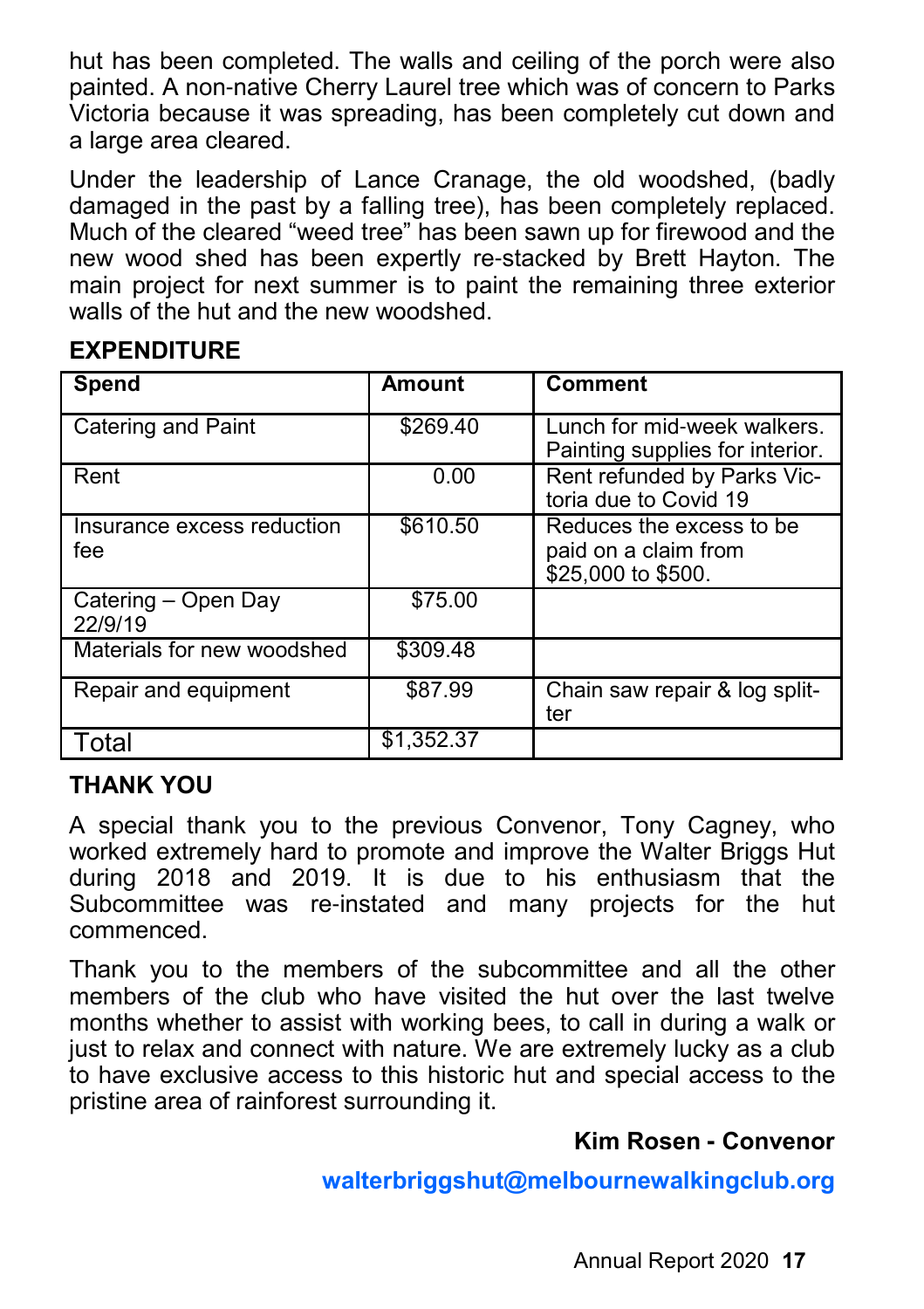# **Membership Report**

Membership was again steady for the year with a total of 282 at 30 June. Trends for the last few years are shown in the table below:

| 2020      | 2019 | 2018 | 2017         | 2016 |
|-----------|------|------|--------------|------|
| າດ $\sim$ | 280  |      | הידרי<br>-10 |      |

As at 30 September, Membership was 277, which includes 34 women Members and 17 Life Members. The median age of Members is 65 years, which means that half our Members (about 140) are under 65.

Since 30 June 2019, we have had 13 new Members and 13 resignations. Four Members have passed away. New Members are down from last year because of the restrictions on walking and the lack of opportunity for Visitors to walk. Details of membership changes are as follows:

**New Members (1/7/19 – 30/9/20):** Julie Paris, Will Bird, Fiona Freedman, Lachlan McVicar, Luke McVicar, Alexia Morgan, Kevin Shaw, Marie Revill (readmitted), Gaye Buchanan, John Gates, Brenton Hansen, Mitchell Hansen, Doug Swinbourne.

**Resignations (1/7/19 – 30/9/20):** Ian Knowles (1997), Ian Sullivan (2001), Rob Howden (2000), Phillip Kotsanis (2011), Keith Palmer (1983), Peter Schiemann (1977), Peter Kotsanis (2002), Michael Collins (2000), Geoffrey Cohen (2001), Charles Anderson (2005), Lisa Apfel (2017), James Jamieson (1993), John Hall (2011).

**Deceased (1/7/19 – 30/9/20):** David Bleakley (1967), Max Taebring (1993), Graham Seager (1959), Keith Holmes (1973).

I would like to thank all Leaders for sending me their Blue Sheets promptly or handing them to me on walks. It is from the Visitors list on the Blue sheet that we identify potential new members to whom I send information about the Club and, after four walks, an invitation to apply to join the Club.

## **John Rankin - Membership Officer**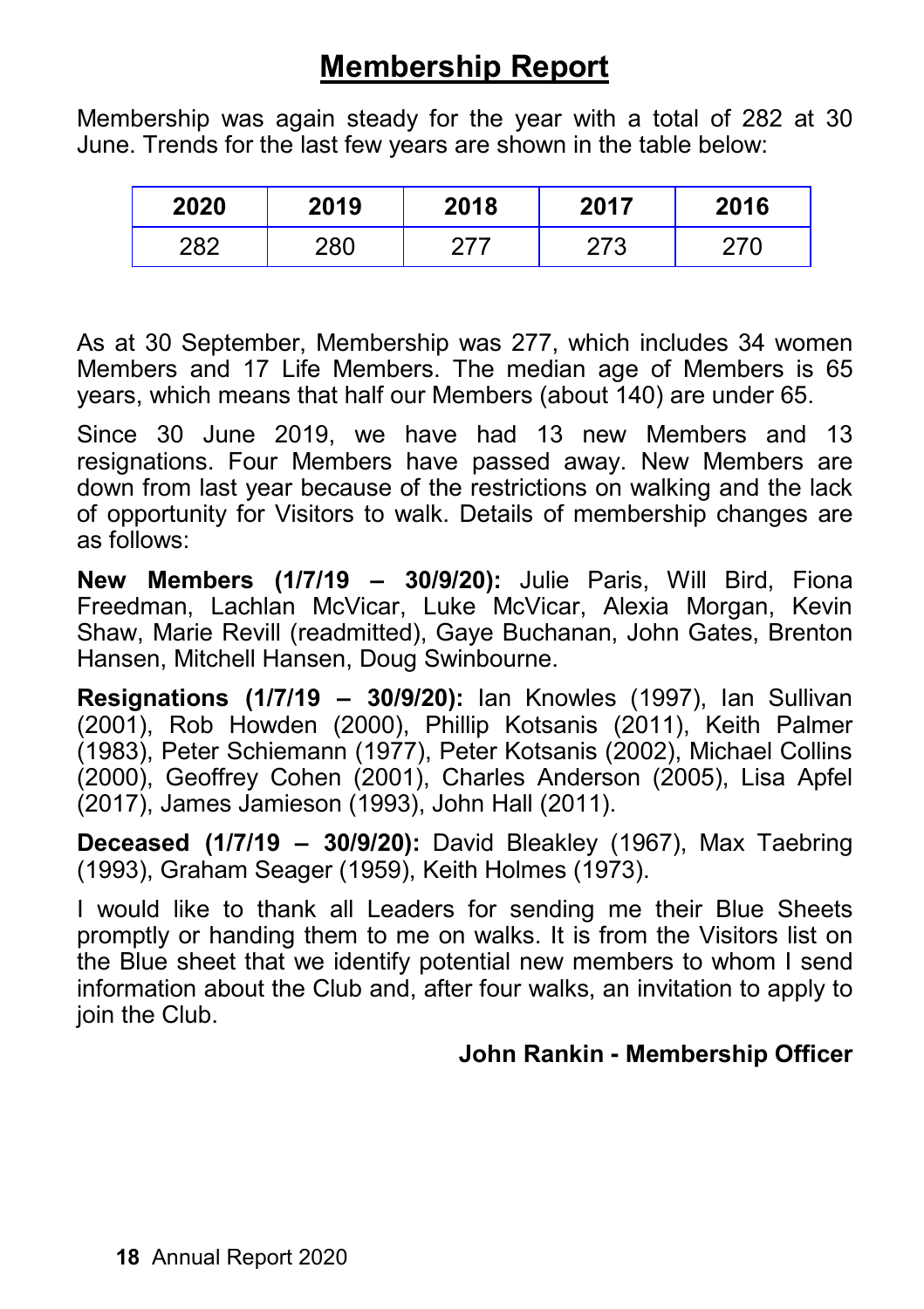# **Website Report**

The Club's website is still attracting interest from Club members and non-members alike. Last year, on average, each month over 61 different people viewed the website, with 80% of them being new visitors (i.e. ones who hadn't visited our website before). Each individual on average viewed about four different pages per visit.

These figures took a noticeable dip in March and April, but had a marked resurgence in June, all presumably due to Covid-19.

A new page was added to the website, as Covid-19 was causing many walks to be cancelled or amended at short notice. The Walks Status page has a listing of all walks for the following few months, with contact details and the status of the walk:

## **http://www.melbournewalkingclub.org/activities/walk-status**

The Walks Status page will continue to be updated at regular intervals or whenever walks are cancelled or amended.

The monthly circulars and activities programs are available on the website as soon as they are published. Back issues are kept online for one year.

More historical photos from various Club members have also been added. Remember that these photos can be downloaded for your private use. More videos have also been added to the Club's YouTube channel.

There are links to these photos, videos etc. from the Clubs website at:

#### **http://www.melbournewalkingclub.org/photo-gallery/archives**

Thank you to all those members who sent photos and videos for me to add. Any more members with photos, videos or other items related to the Club or bushwalking in general (in digital format, e.g. JPG, MP3, DVD or MP4), who are willing to share them with other Club members, are urged to contact Charlie Freedman:

#### Phone **0415 558 249**

or email:**webmaster@melbournewalkingclub.org**

#### **Charlie Freedman - Webmaster**